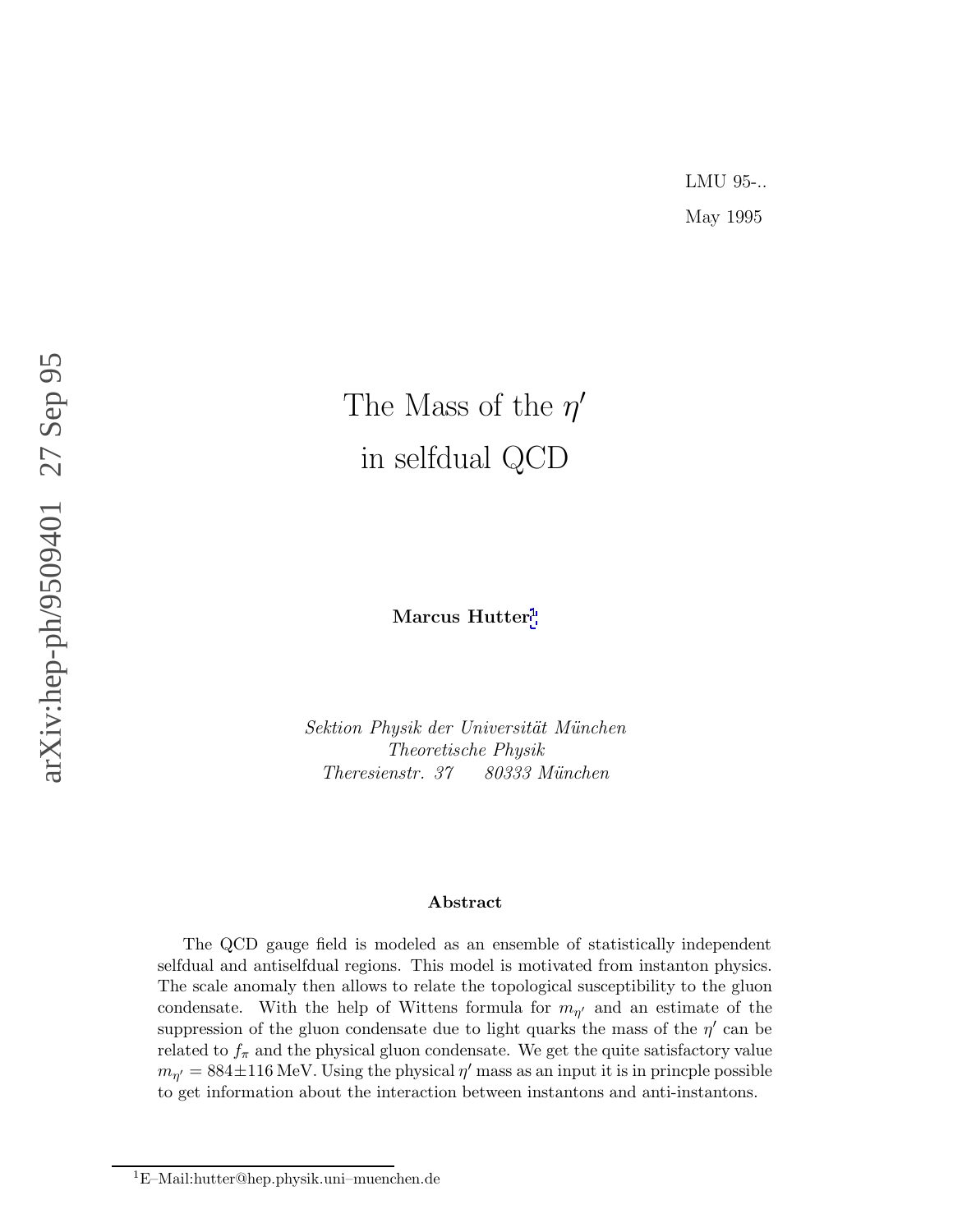# <span id="page-1-0"></span>**1 Introduction**

In many channels a direct calculation of the meson correlators in the instanton liquid model and a spectral fit lead to reasonable results for the masses of the lightest mesons [\[1](#page-5-0)]. This method even works in the axial triplet channel because the model correctly describes spontaneous breaking of chiral symmetry. In the axial singlet channel a strong repulsion prevents the formation of a meson [\[2, 9](#page-5-0)]. The conclusion is, that there is no massless Goldstone boson in this channel, but the mass of the  $\eta'$  remains undetermined. In this letter I want to calculate the mass of the  $\eta'$  by combining quite different techniques. With the help of

- current algebra theorems for the  $\eta'$ ,
- $1/N_c$  expansion,
- instanton model,
- scale anomaly

we are able to relate the  $\eta'$  mass to the pion coupling constant  $f_{\pi}$  and the physical gluon condensate.

# **2 Wittens formula**

In leading order in  $1/N_c$  it is possible to relate the  $\eta'$  mass to the  $\Theta$  dependence of the topological susceptibility<sup>2</sup>  $d^2E/d\Theta^2$  of QCD without quarks [\[3](#page-5-0)]:

$$
m_{\eta'}^2 = \frac{4N_f}{f_\pi^2} \left(\frac{d^2 E}{d\Theta^2}\right)_{\Theta=0}^{no\ quarks} , \quad \frac{d^2 E}{d\Theta^2} = \int d^4 x \langle 0|\mathcal{T}Q(x)Q(0)|0\rangle_{conn}
$$
(1)  

$$
Q(x) = \frac{\alpha_s}{4\pi} \text{tr}_c G \tilde{G}(x) , \quad Q = \int d^4 x \, Q(x) \in \mathbb{Z}
$$

 $Q(x)$  is the topological charge density and Q the total charge. This formula is derived by arguing, that for large  $N_c$  the topological susceptibility is dominated by the  $\eta'$  state, utilizing the axial anomaly [\[8](#page-5-0)] and the relation  $f_{\pi} = f_{\eta'}$ , which is exact for  $N_c \to \infty$ .

#### **3 Selfdual QCD**

The next step is to relate the topological susceptibility to the gluon condensate  $\langle 0|N(0)|0\rangle$ :

$$
N(x) = \frac{\alpha_s}{4\pi} \text{tr}_c G G(x) \quad , \quad N = \int d^4x \, N(x)
$$

<sup>2</sup>  $\langle AB \rangle_{conn} = \langle AB \rangle - \langle A \rangle \langle B \rangle$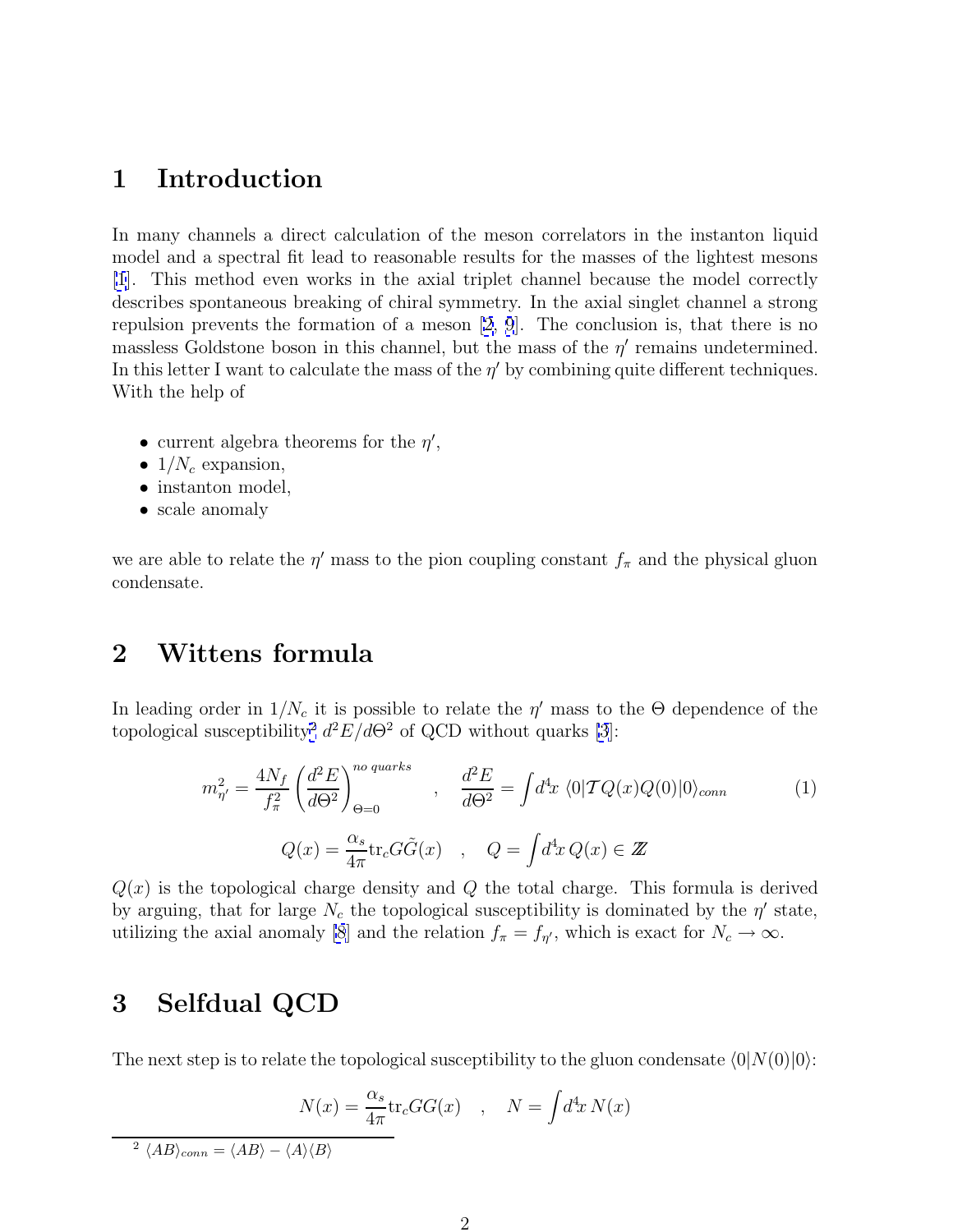<span id="page-2-0"></span>In instanton models the gluon field consists of instantons of charge  $Q = \pm 1$ . The exact N instanton solutions  $(Q = N)$  are selfdual  $(G_{\mu\nu} = \hat{G}_{\mu\nu})$  and

$$
\langle 0|TQ(x)Q(0)|0\rangle_{conn} = \langle 0|TN(x)N(0)|0\rangle_{conn} \quad . \tag{2}
$$

The exact anti-instanton solutions  $(Q = -N)$  are anti-selfdual  $(G_{\mu\nu} = -\tilde{G}_{\mu\nu})$  and (2) holds too, because the two minus signs cancel. Unfortunately these exact solutions are not the most important contributions to the partition function.

The dominating configurations are instantons and anti-instantons in mixed combination. The simplest model is a dilute sum  $A = \sum_{I} A_{I}$  of instantons of mixed charge.  $G_{\mu\nu}$  is then approximately selfdual near the instanton centers, approximately anti-selfdual near the anti-instanton centers and small far away from any instanton. In leading order in the instanton density we have

$$
G_{\mu\nu}(x) = \pm \tilde{G}_{\mu\nu}(x) \tag{3}
$$

where the sign now depends on x! Let us define  $N^{\pm}(x)$  in the following way:

$$
N(x) = N_{+}(x) + N_{-}(x) \quad , \quad Q(x) = N_{+}(x) - N_{-}(x)
$$

 $N_{+}(x)$  is a sum of bumps near the centers of instantons and  $N_{-}(x)$  near the centers of anti-instantons. (2) has to be replaced by the relation

$$
\langle 0|TQ(x)Q(0)|0\rangle_{conn} = \langle 0|TN(x)N(0)|0\rangle_{conn} - 4\langle 0|TN_+(x)N_-(0)|0\rangle_{conn} \qquad (4)
$$

Assuming independence of instantons and anti-instantons  $\langle\langle N_+N_-\rangle\rangle = \langle N_+\rangle \langle N_-\rangle$  the equation reduces again to (2). We will see that this is a crucial assumption.

#### **4 The Scale Anomaly**

The next ingredient is the scaling behaviour of QCD. Classical chromodynamics is scale invariant and the Noether theorem leads to a conserved scale current. In quantum theory the scale invariance is anomalously broken (like the axial singlet current). Ward identities can be derived, especially [[6\]](#page-5-0)

$$
\int d^4x \langle 0|TN(x)N(0)|0\rangle_{conn} = \frac{4}{b}\langle 0|N(0)|0\rangle \quad , \quad b = \frac{11}{3}N_c \tag{5}
$$

Therefore in a self(anti)dual background the topological susceptibility  $d^2E/d\Theta^2$  is proportional to the gluon condensate:

$$
\frac{d^2E}{d\Theta^2} = \frac{4}{b} \langle 0|N(0)|0\rangle \tag{6}
$$

The relation is still valid, when there are statistically independent regions of selfduality and selfantiduality, as discussed above. It is in fact sufficient to assure independence of the total instanton/anti-instanton number  $N_{\pm}$ . I have checked (6) by using the theoretical one loop instanton density  $D(\rho)$  calculated in [[10](#page-5-0)]. Only the  $\rho$  dependence  $D(\rho) \sim \rho^{-5}(\rho \Lambda)^b$  is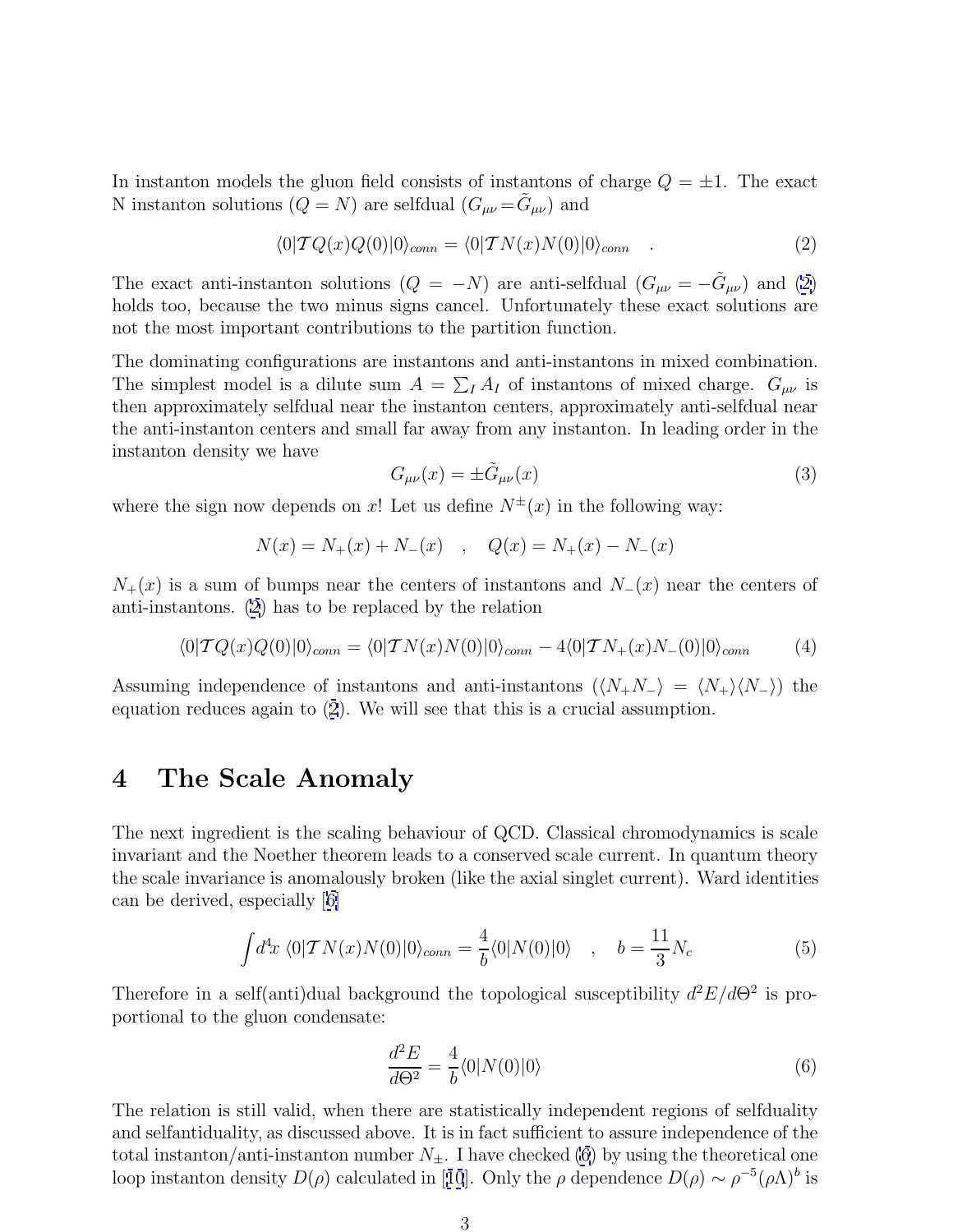<span id="page-3-0"></span>important. Due to the infrared divergence it is neccessary to introduce an infrared cutoff, but one has to assure not to break scale invariance. A minimal change is to introduce two cutoffs  $f_{\pm}$  in the total instanton/anti-instanton packing fraction. The packing fraction is the spacetime volume ocupied by the instantons and is a dimensionless quantity. Scale invariance and independence of instantons and anti-instantons are ensured. The partition function  $Z$  is

$$
Z = \sum_{N_{+}N_{-}} Z_{N_{+}}^{+} Z_{N_{-}}^{-}
$$
  
\n
$$
Z_{N_{\pm}}^{\pm} = \frac{V_{4}^{N_{\pm}}}{N_{\pm}!} \int_{0}^{\infty} d\rho_{1} \dots d\rho_{N_{\pm}} D(\rho_{1}) \dots D(\rho_{N_{\pm}}) \Theta \left( f_{\pm} - \frac{1}{V_{4}} \sum_{i=1}^{N_{\pm}} \rho_{i}^{4} \right)
$$
\n
$$
(7)
$$

A lengthy, but quite standard calculation of statistical physics, leads to

$$
Z_{N_{\pm}}^{\pm} = \left(\frac{c_{\pm}N_{\pm}}{V_4\Lambda^4}\right)^{-\frac{bN_{\pm}}{4}}
$$

where  $c_{\pm} = c_{\pm}(f_{\pm}, b)$  are constants independent of  $N_{\pm}$ . Differentiation of  $\ln Z$  w.r.t.  $\ln c_{\pm}$ two times leads to [\(6\)](#page-2-0). The result is independent of  $f_{\pm}$ . An attractive interaction would lower the susceptibility (compared to the density). This can be seen in the following way: In the extrem case of a very attractive interaction, all instantons will be bound to intanton-anti-instanton molecules, thus  $N_+ = N_-$  and  $Q \equiv 0$ . On the other hand a repulsive interaction would increase the susceptibility:

$$
\frac{d^2E}{d\Theta^2} < \frac{4}{b} \langle 0|N(0)|0 \rangle \quad \text{for attractive } I\overline{I} \text{ interaction} \tag{8}
$$
\n
$$
\frac{d^2E}{d^2E} < \frac{4}{b} \langle 0|N(0)|0 \rangle \quad \text{for attractive } I\overline{I} \text{ interaction} \tag{9}
$$

$$
\frac{d^2E}{d\Theta^2} > \frac{4}{b} \langle 0|N(0)|0\rangle \quad \text{for repulsive } I\overline{I} \text{ interaction} \tag{9}
$$

Therefore the violation of [\(6](#page-2-0)) is a measure of the  $I\overline{I}$  interaction.

All this should be compared to Dyakonov [[4](#page-5-0)], where the relation

$$
d^2E/d\Theta^2 = \langle 0|N(0)|0\rangle \tag{10}
$$

has been derived, which is similar to ([6](#page-2-0)). In this work a simple sum ansatz  $A = \sum A_I$ has been made. This ansatz leads to a strong repulsion between close instantons, which is the origin of the missing factor  $4/b$ . The result on its own and the comparison with (9) shows that some repulsive interaction is at work. Verbaarshot [[5\]](#page-5-0) has shown that this repulsion is an artefact of the simple sum ansatz. Using the much more accurate and elaborate streamline ansatz he showed, that the interaction strongly depends on the orientation and the average interaction is about 14 times smaller than those obtained in [\[4](#page-5-0)]. Therefore the best thing one can do today is to assume no intercation at all and cut the packing fraction at some small value. There is also a more general argument that the relation derived in [\[4](#page-5-0)] must be wrong. The topological susceptibility is of  $O(N_c^0)$ , whereas the gluon condensate is of  $O(N_c)$ . [\(6](#page-2-0)) is consistent with  $N_c \to \infty$  considerations only due to the presence of the  $4/b$  factor.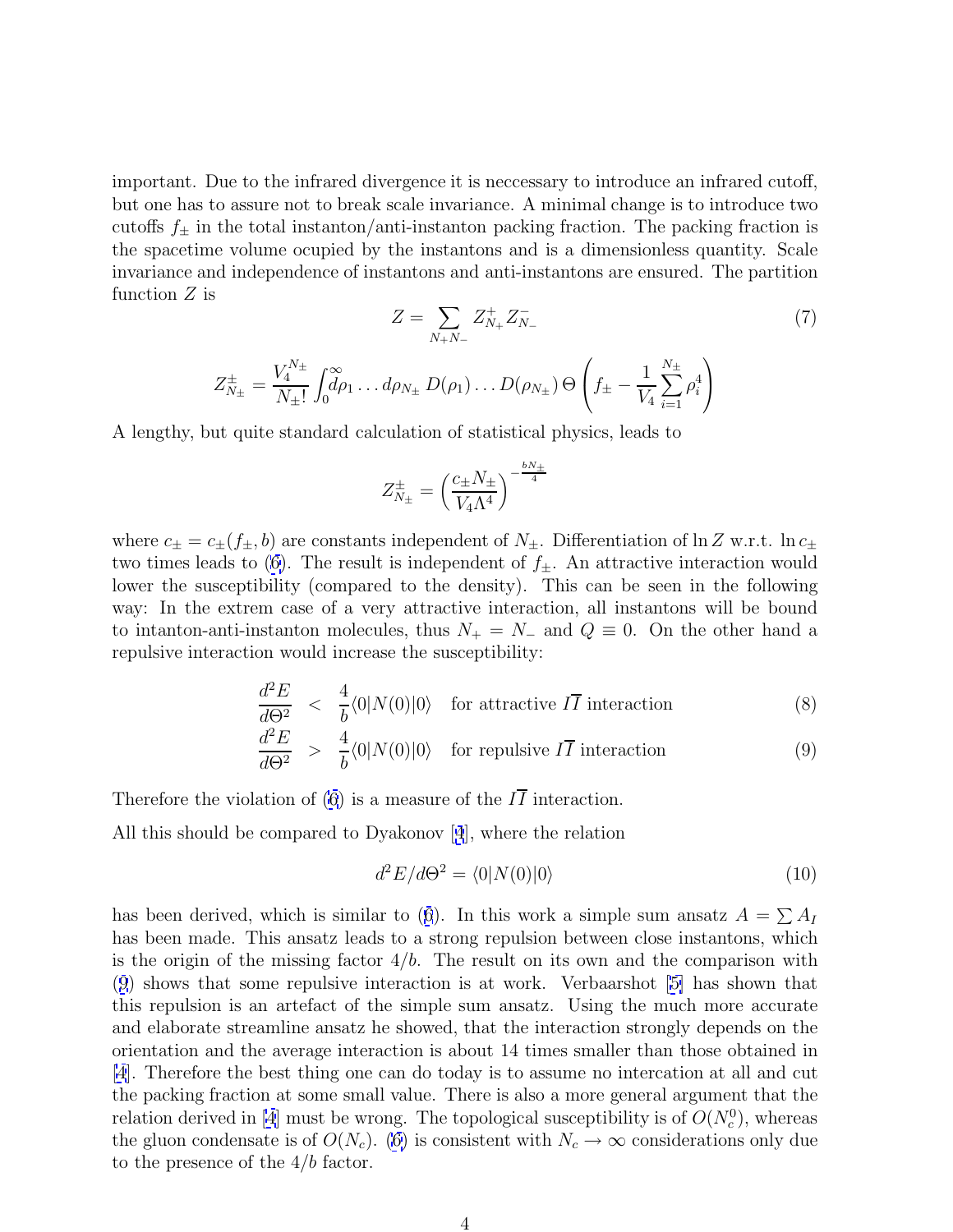### **5** The Mass of the  $\eta'$  meson

Let us now continue with the calculation of  $m_{\eta}$ . The physical gluon condensate in the presence of light quarks is

$$
\langle 0|N(0)|0\rangle_{phys} = (200\text{MeV})^4 \quad . \tag{11}
$$

Due to the presence of light quarks it is reduced by a factor  $\alpha < 1$ .

$$
\langle 0|N(0)|0\rangle_{phys} = \alpha \langle 0|N(0)|0\rangle_{\Theta=0}^{no\ quarks} \tag{12}
$$

Combining [\(1\)](#page-1-0), [\(2\)](#page-2-0), [\(5](#page-2-0)) and (12), we get the final formula for the  $\eta'$  mass is

$$
m_{\eta'}^2 = \frac{4N_f}{f_\pi^2} \frac{12}{11N_c} \frac{1}{\alpha} \langle 0|N(0)|0\rangle_{phys} \tag{13}
$$

One can see that  $m_{\eta'}^2 \sim 1/N_c$  because  $f_{\pi}^2$  and the gluon condensate are proportional to  $N_c$ . The largest uncertanty lies in the determination of  $\alpha$ . Using again the instanton model,  $\alpha$  is the determinant of the Dirac operator with the current quark masses replaced by effective masses:

$$
\alpha = \prod_{i=u,d,s} 1.34 m_i^{eff} \rho \approx 0.4 \dots 0.7
$$
 (14)

We have set the effective masses to the constituent masses

$$
m_u^{eff} = m_d^{eff} = 300...350 \text{ MeV} \quad , \quad m_s^{eff} = 400...500 \text{ MeV} \tag{15}
$$

and  $\rho$  to the value of the instanton liquid model ( $\rho = 600 \text{ MeV}^{-1}$ ). This estimate is consistent with the estimate of [[7\]](#page-5-0). Inserting  $N_f = 3$  and  $f_\pi = 132$  MeV into (13) we get

$$
m_{\eta'} = 884 \pm 116 \text{MeV} \tag{16}
$$

which is in good agreement to the experimental value of 958 MeV. This result in turn confirms the assumption, that the interaction between selfdual and anti-selfdual regions is small. The large uncertanty in  $\alpha$  prevents more accurate statements, but [\(10](#page-3-0)) can definitely be excluded.

Using  $m_{\eta'}$  as an input we can determine the gluon condensate in pure QCD

$$
\frac{\alpha_s}{4\pi} \langle \text{tr}_c G G \rangle^{no\ quarks} = (246 \text{ MeV})^4 \tag{17}
$$

where we have again set  $N_f$  to 3.

## **6 Conclusions**

We have calculated  $\eta'$  successfully in a model of seldual QCD. The factor  $4/b$  in [\(6\)](#page-2-0) is the essential term to get the correct  $N_c$  dependence of  $m_{\eta'}$  and agreement with the experimental mass. The discussion has shown, that the  $\eta'$  channel can be an experimental device for testing the independence of selfdual and antiselfdual regions in QCD, which is an assumption in the simplest instanton models. It might turm out some day that the details of instanton models are wrong but the assumption of independent self(anti)dual regions remain valid.